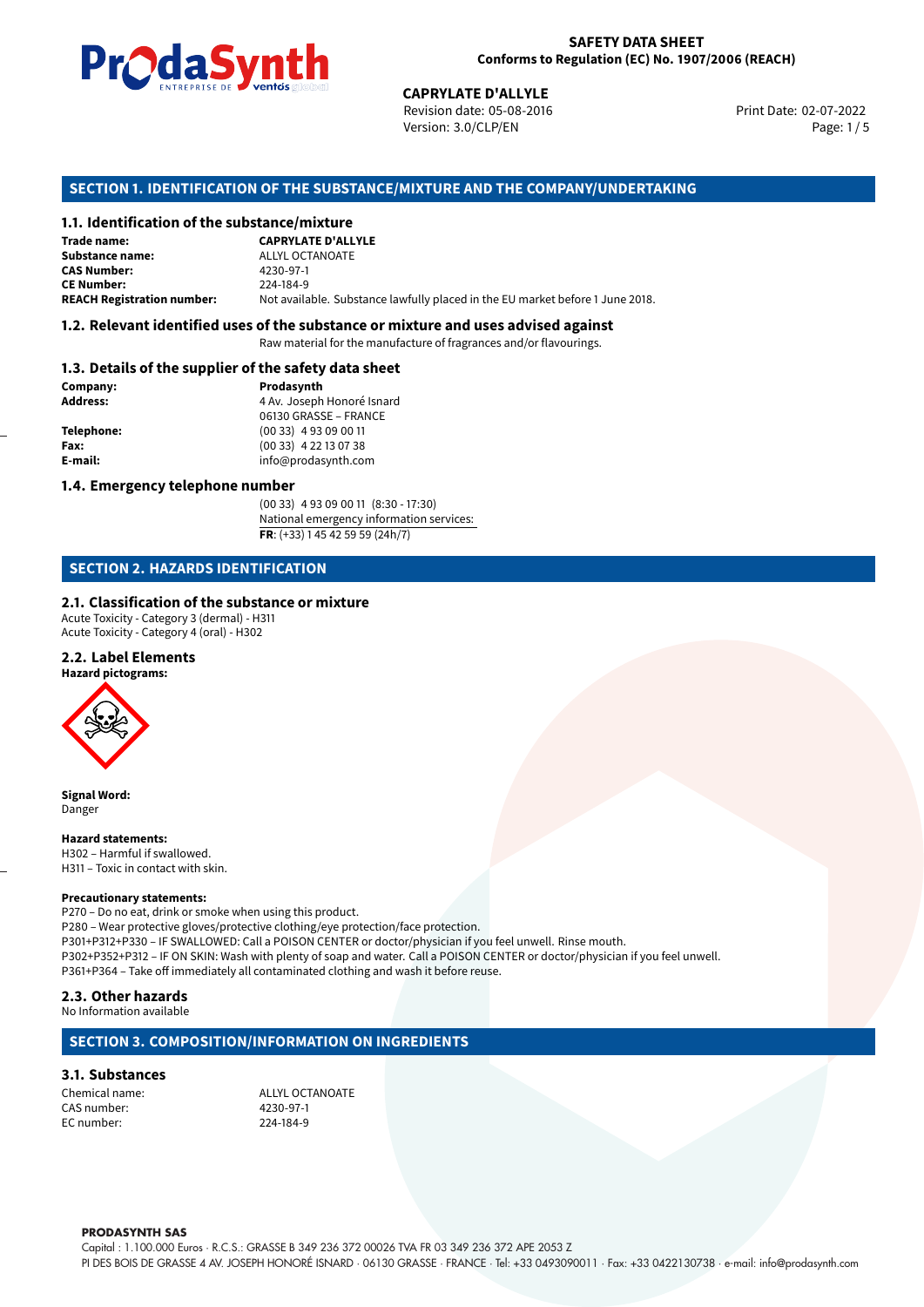

# **CAPRYLATE D'ALLYLE**<br>
Revision date: 05-08-2016<br> **CAPRYLATE D'ALLYLE**<br>
Print Date: 02-07-2022

Revision date: 05-08-2016 Version: 3.0/CLP/EN Page: 2 / 5

#### **Hazardous constituents:**

| <b>Chemical Name</b> | % (w/w)   | CAS No<br><b>EC No</b> | Classification according to Regulation 1272/2008             |
|----------------------|-----------|------------------------|--------------------------------------------------------------|
| l ALLYL OCTANOATE    | $\geq$ 50 | 4230-97-1<br>224-184-9 | Acute Tox. 3 (dermal) - H311<br>  Acute Tox. 4 (oral) - H302 |

[See the full text of the hazard statements in section 16.](#page-4-0)

#### **3.2. Mixtures**

Not applicable.

# **SECTION 4. FIRST-AID MEASURES**

#### **4.1. Description of necessary first aid measures**

| Ingestion:    | Rinse mouth with water.                                                                                               |
|---------------|-----------------------------------------------------------------------------------------------------------------------|
|               | Obtain medical advice.                                                                                                |
|               | Keep at rest. Do not induce vomiting.                                                                                 |
| Eye contact:  | In case of contact with eyes, rinse immediately with plenty of water for at least 15 minutes and seek medical advice. |
| Inhalation:   | Remove person to fresh air and keep at rest.                                                                          |
|               | Seek immediate medical advice.                                                                                        |
| Skin contact: | Take off immediately all contaminated clothing.                                                                       |
|               | Thoroughly wash affected skin with soap and water.                                                                    |
|               | Seek medical attention if symptoms persist.                                                                           |

### **4.2. Most important symptoms and effects, both acute and delayed**

No information available.

#### **4.3. Indication of any immediate medical attention and special treatment needed** No information available.

# **SECTION 5. FIRE-FIGHTING MEASURES**

#### **5.1. Extinguishing Media**

Water spray, carbon dioxide, dry chemical powder or appropriate foam. For safety reasons do not use full water jet.

#### **5.2. Special hazards arising from the substance or mixture**

Known or Anticipated Hazardous Products of Combustion: Emits toxic fumes under fire conditions.

#### **5.3. Advice for firefighters**

High temperatures can lead to high pressures inside closed containers. Avoid inhalation of vapors that are created. Use appropriate respiratory protection. Do not allow spillage of fire to be poured into drains or watercourses. Wear self-contained breathing apparatus and protective clothing.

#### **SECTION 6. ACCIDENTAL RELEASE MEASURES**

#### **6.1. Personal precautions, protective equipment and emergency procedures**

Evacuate surronding areas. Ensure adequate ventilation. Keep unnecessary and unprotected personnel from entering. Do not breathe vapor/spray. Avoid contact with skin and eyes. Information regarding personal protective measures: see section 8.

#### **6.2. Environmental precautions**

To avoid possible contamination of the environment, do not discharge into any drains, surface waters or groundwaters.

#### **6.3. Methods and materials for containment and cleaning up**

Cover with an inert, inorganic, non-combustible absorbent material (e.g. dry-lime, sand, soda ash). Place in covered containers using non-sparking tools and transport outdoors. Avoid open flames or sources of ignition (e.g. pilot lights on gas hot water heater). Ventilate area and wash spill site after material pickup is complete.

#### **6.4. Reference to other sections**

Information regarding exposure controls, personal protection and disposal considerations can be found in sections 8 and 13.

#### **PRODASYNTH SAS**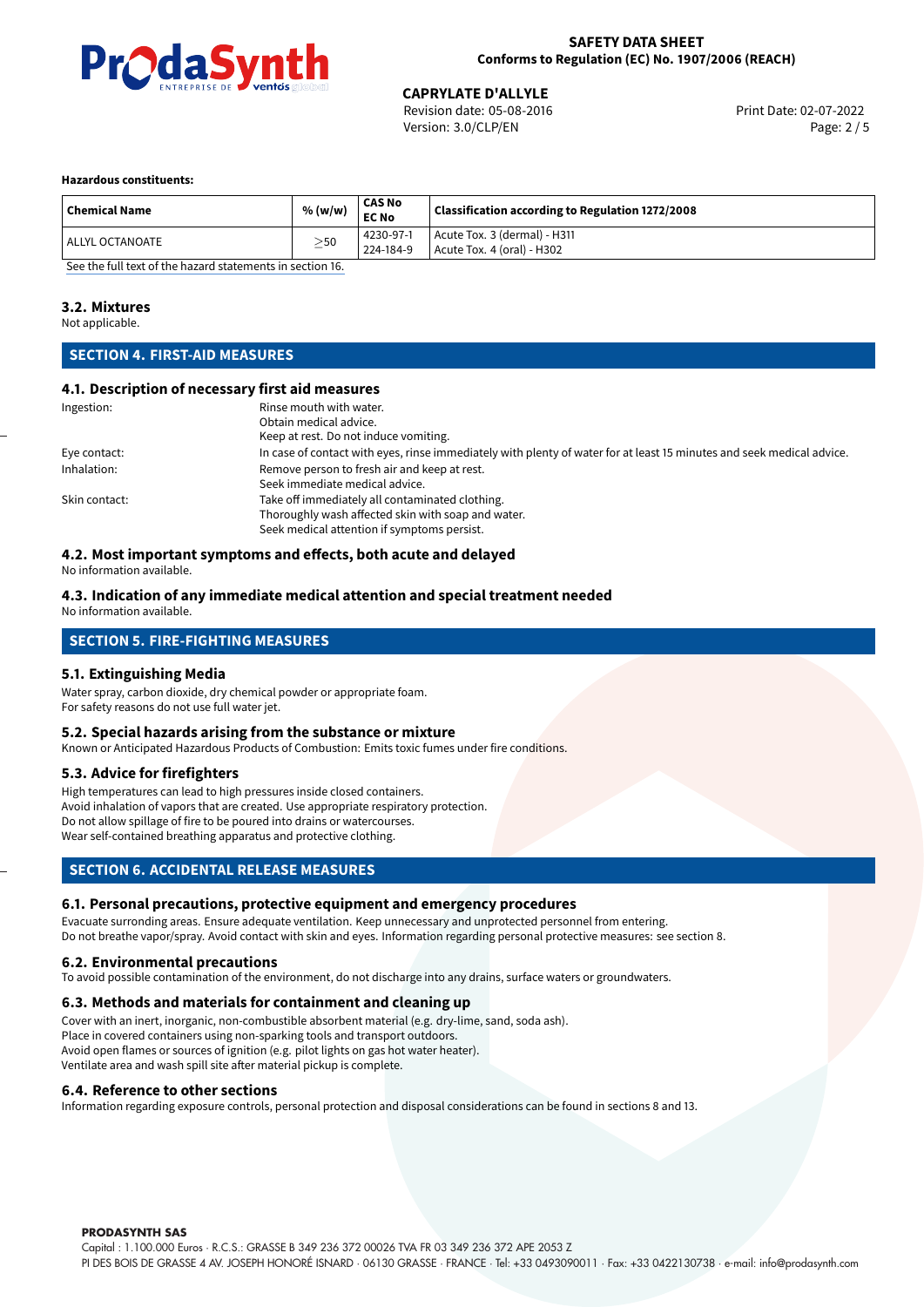

**CAPRYLATE D'ALLYLE**<br>
Revision date: 05-08-2016 Print Date: 02-07-2022 Version: 3.0/CLP/EN Page: 3 / 5

# **SECTION 7. HANDLING AND STORAGE**

#### **7.1. Precautions for safe handling**

Do not store or handle this material near food or drinking water. Do not smoke. Avoid contact with the eyes, skin and clothing. Wear protective clothing and use glasses. Observe the rules of safety and hygiene at work. Keep in the original container or an alternative made from a compatible material.

# **7.2. Conditions for safe storage, including any incompatibilities**

Store in tightly closed and preferably full containers in a cool, dry and ventilated area, protected from light. Keep away from sources of ignition (e.g. hot surfaces, sparks, flame and static discharges). Keep away from incompatible materials (see section 10).

#### **7.3. Specific end use(s)**

No information available.

#### **SECTION 8. EXPOSURE CONTROLS AND PERSONAL PROTECTION**

# **8.1. Control parameters**

Components with occupational exposure limits: None known.

#### **8.2. Exposure controls**

| Appropriate engineering controls: | Measures should be taken to prevent materials from being splashed into the body.                                                            |
|-----------------------------------|---------------------------------------------------------------------------------------------------------------------------------------------|
|                                   | Provide adequate ventilation, according to the conditions of use. Use a mechanical exhaust if required.                                     |
| Eye/Face protection:              | Chemical safety goggles are recommended. Wash contaminated goggles before reuse.                                                            |
| Hand Protection:                  | Chemical-resistant gloves are recommended. Wash contaminated gloves before reuse.                                                           |
| Body protection:                  | Personal protective equipment for the body should be selected based on the task being performed and the risks<br>involved.                  |
| <b>Respiratory Protection:</b>    | In case of insufficient ventilation, use suitable respiratory equipment.                                                                    |
| Environmental exposure controls:  | Emissions from ventilation or process equipment should be checked to ensure they comply with environmental<br>protection legislation.       |
|                                   | In some cases, filters or engineering modifications to the process equipment will be necessary to reduce emissions to<br>acceptable levels. |

#### **SECTION 9. PHYSICAL AND CHEMICAL PROPERTIES**

#### **9.1. Information on basic physical and chemical properties**

| Appearance:                            | Liquid                                      |
|----------------------------------------|---------------------------------------------|
| Colour:                                | Conforms to standard                        |
| Odour:                                 | Conforms to standard                        |
| Odour theshold:                        | Not determined                              |
| pH:                                    | Not determined                              |
| Melting point/freezing point:          | Not determined                              |
| Boling point/boiling range:            | $225^{\circ}$ C                             |
| Flash point:                           | $80^{\circ}$ C                              |
| Evaporation rate:                      | Not determined                              |
| Flammability:                          | Not determined                              |
| Lower flammability/Explosive limit:    | Not determined                              |
| Upper flammability/Explosive limit:    | Not determined                              |
| Vapour pressure:                       | Not determined                              |
| Vapour Density:                        | Not determined                              |
| Density:                               | $0,876-0,884$ g/mL (20°C)                   |
| Relative density:                      | $0,876 - 0,884$ (20°C)                      |
| Water solubility:                      | NON MISCIBLE IN WATER - MISCIBLE IN ALCOHOL |
| Solubility in other solvents:          | SOLUBLE IN ETHANOL                          |
| Partition coefficient n-octanol/water: | Not determined                              |
| Auto-ignition temperature:             | Not determined                              |
| Decomposition temperature:             | Not determined                              |
| Viscosity, dynamic:                    | Not determined                              |
| Viscosity, kinematic:                  | Not determined                              |
| Explosive properties:                  | Not determined                              |
| Oxidising properties:                  | Not determined                              |
|                                        |                                             |

#### **PRODASYNTH SAS**

Capital : 1.100.000 Euros · R.C.S.: GRASSE B 349 236 372 00026 TVA FR 03 349 236 372 APE 2053 Z PI DES BOIS DE GRASSE 4 AV. JOSEPH HONORÉ ISNARD · 06130 GRASSE · FRANCE · Tel: +33 0493090011 · Fax: +33 0422130738 · e-mail: info@prodasynth.com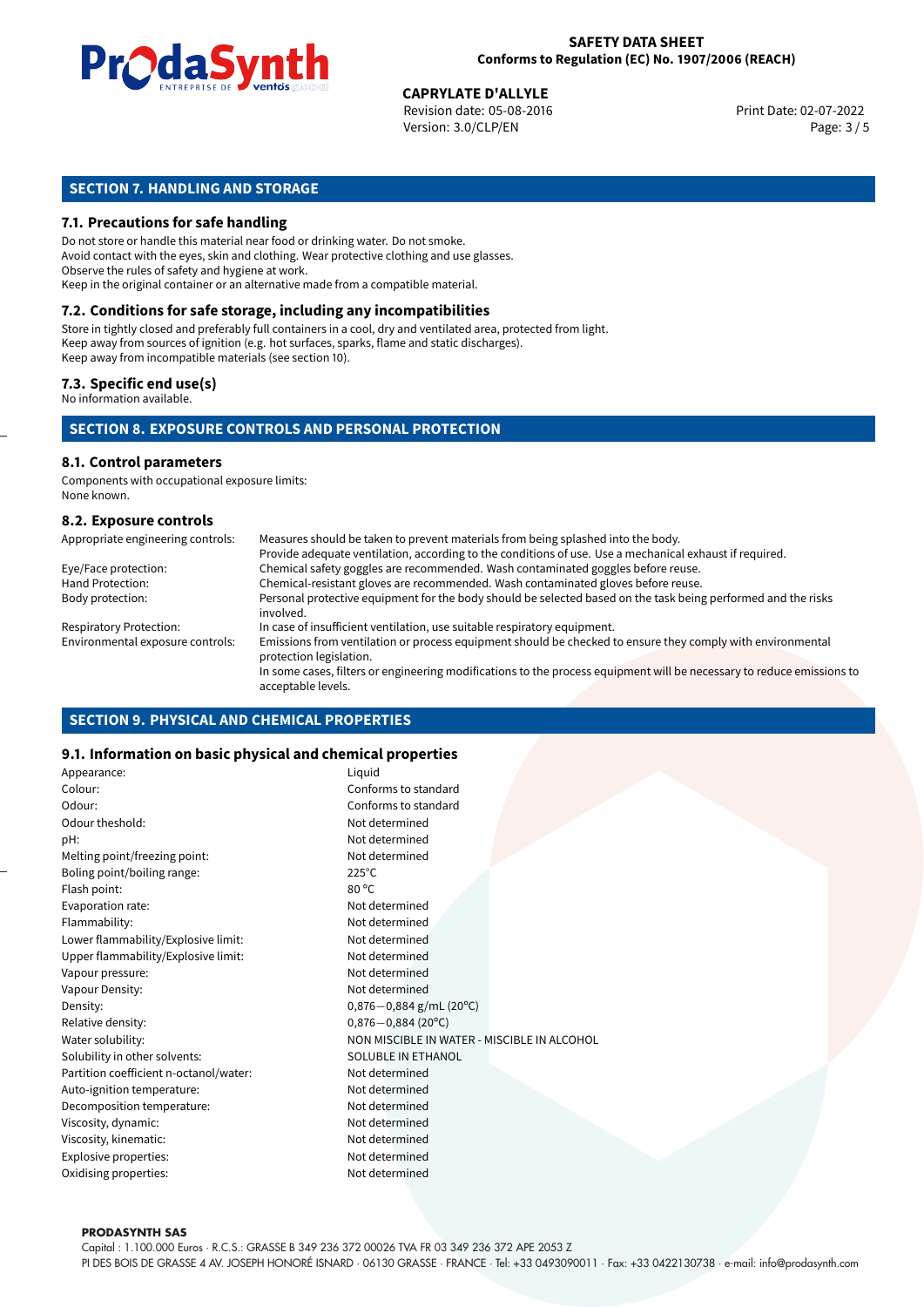

# **CAPRYLATE D'ALLYLE**<br>
Revision date: 05-08-2016<br> **CAPRYLATE D'ALLYLE**<br>
Print Date: 02-07-2022

Revision date: 05-08-2016 Version: 3.0/CLP/EN Page: 4 / 5

## **9.2. Additional information**

No information available.

# **SECTION 10. STABILITY AND REACTIVITY**

#### **10.1. Reactivity**

No hazardous reactions if stored and handled as prescribed/indicated.

#### **10.2. Chemical stability**

The product is stable if stored and handled as prescribed/indicated.

#### **10.3. Possibility of hazardous reactions**

No hazardous reactions if stored and handled as prescribed/indicated.

#### **10.4. Conditions to Avoid**

Conditions to Avoid: Excessive heat, flame or other ignition sources.

### **10.5. Incompatible materials**

Avoid contact with strong acids and bases and oxidizing agents.

#### **10.6. Hazardous decomposition products**

During combustion may form carbon monoxide and unidentified organic compounds.

### **SECTION 11. TOXICOLOGICAL INFORMATION**

# **11.1. Information on toxicological effects**

| <b>Acute toxicity</b>             | Harmful if swallowed. Toxic in contact with skin.                         |
|-----------------------------------|---------------------------------------------------------------------------|
| Skin corrosion/irritation         | Based on the data available, the criteria for classification are not met. |
| Serious eye damage/irritation     | Based on the data available, the criteria for classification are not met. |
| Respiratory or skin sensitisation | Based on the data available, the criteria for classification are not met. |
| Germ cell mutagenicity            | Based on the data available, the criteria for classification are not met. |
| Carcinogenicity                   | Based on the data available, the criteria for classification are not met. |
| Reproductive toxicity             | Based on the data available, the criteria for classification are not met. |
| STOT-single exposure              | Based on the data available, the criteria for classification are not met. |
| <b>STOT-repeated exposure</b>     | Based on the data available, the criteria for classification are not met. |
| <b>Aspiration hazard</b>          | Based on the data available, the criteria for classification are not met. |

# **SECTION 12. ECOLOGICAL INFORMATION**

#### **12.1. Toxicity**

#### **Assessment:**

Based on the data available, the criteria for classification are not met. **Experimental/calculated data:** No information available.

#### **12.2. Degradability**

No information available.

#### **12.3. Bioaccumulative potential**

No information available.

#### **12.4. Soil mobility**

No information available.

# **12.5. Results of PBT and vPvB assessment**

No information available.

#### **12.6. Other adverse effects**

See also sections 6, 7, 13 and 15 Do not allow to get into waste water or waterways.

## **SECTION 13. DISPOSAL CONSIDERATIONS**

#### **13.1. Waste treatment methods**

Dispose of in accordance with national and local environmental regulations.

#### **PRODASYNTH SAS**

Capital : 1.100.000 Euros · R.C.S.: GRASSE B 349 236 372 00026 TVA FR 03 349 236 372 APE 2053 Z PI DES BOIS DE GRASSE 4 AV. JOSEPH HONORÉ ISNARD · 06130 GRASSE · FRANCE · Tel: +33 0493090011 · Fax: +33 0422130738 · e-mail: info@prodasynth.com